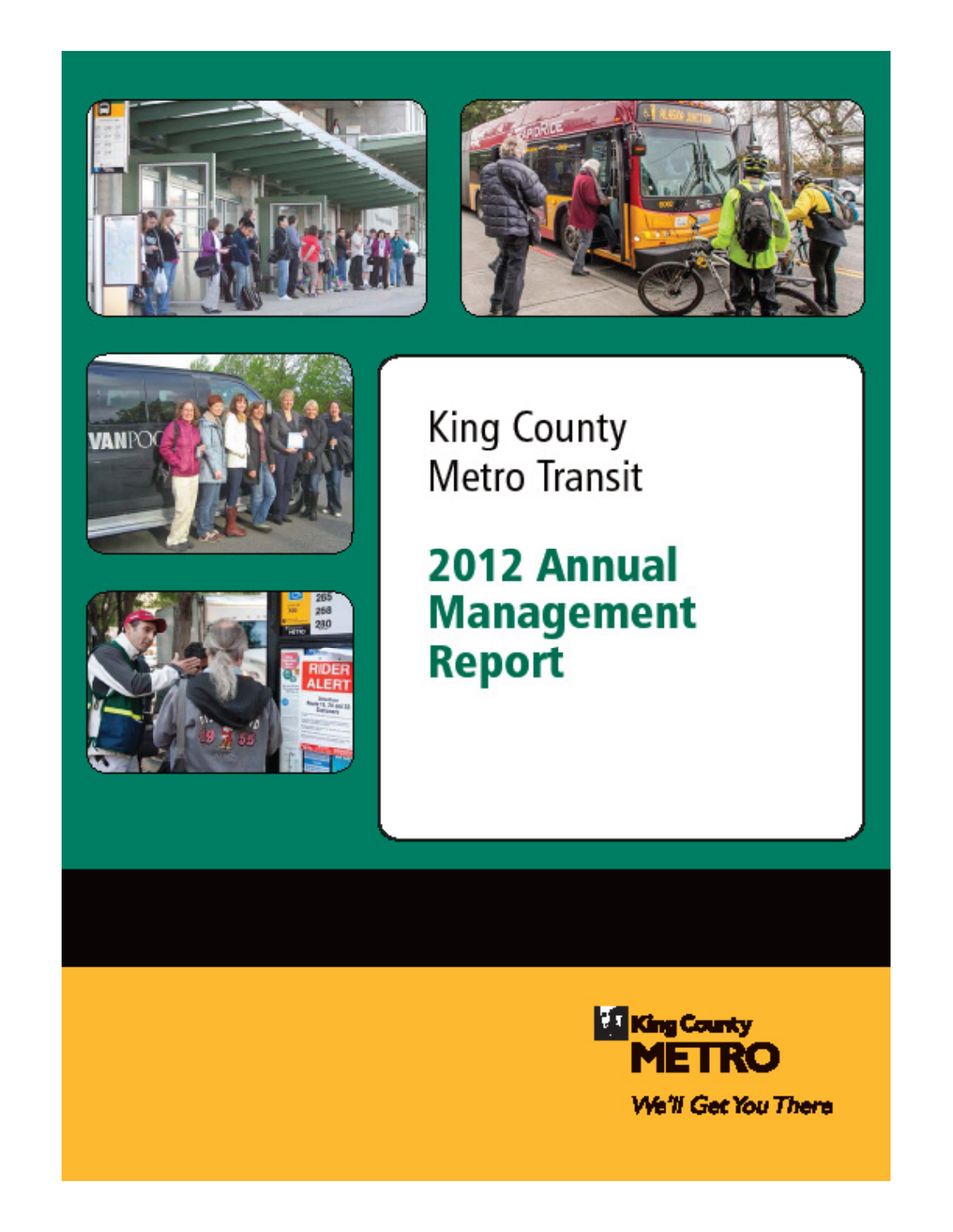**Dow Constantine King County Executive**

**Harold S. Taniguchi Director, King County Department of Transportation** 201 S Jackson St, KSC-TR-0815 Seattle, WA 98104-3856

**Kevin Desmond, General Manager King County Metro Transit** 201 S Jackson St, KSC-TR-0415 Seattle, WA 98104-3856

Report prepared by: **Strategic Planning and Analysis** Christina O'Claire, Supervisor christina.oclaire@kingcounty.gov Lisa Durst, Project/Program Manager lisa.durst@kingcounty.gov

**October 2013**

#### **www.kingcounty.gov/metro**

Alternative Formats Available 206-263-5277 TTY Relay: 711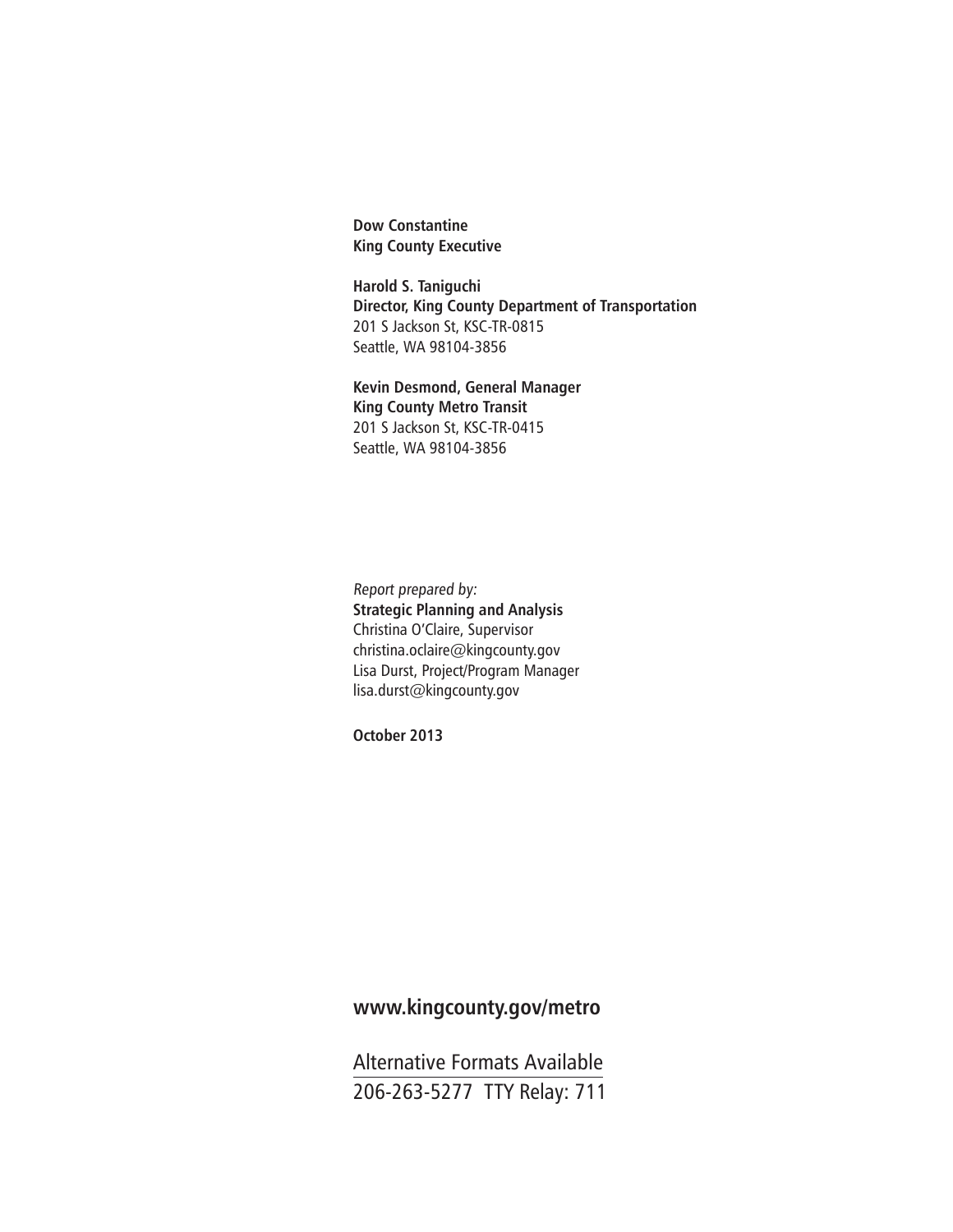# Contents

| <b>Financial Data</b>                                   |  |
|---------------------------------------------------------|--|
|                                                         |  |
| Public Transportation Capital Sub-Fund Expenditures 3   |  |
| Public Transportation Operating Sub-Fund Expenditures 4 |  |
|                                                         |  |
| <b>Statistics</b>                                       |  |
|                                                         |  |
|                                                         |  |
|                                                         |  |
|                                                         |  |
|                                                         |  |
|                                                         |  |
|                                                         |  |
|                                                         |  |
|                                                         |  |
|                                                         |  |
|                                                         |  |
|                                                         |  |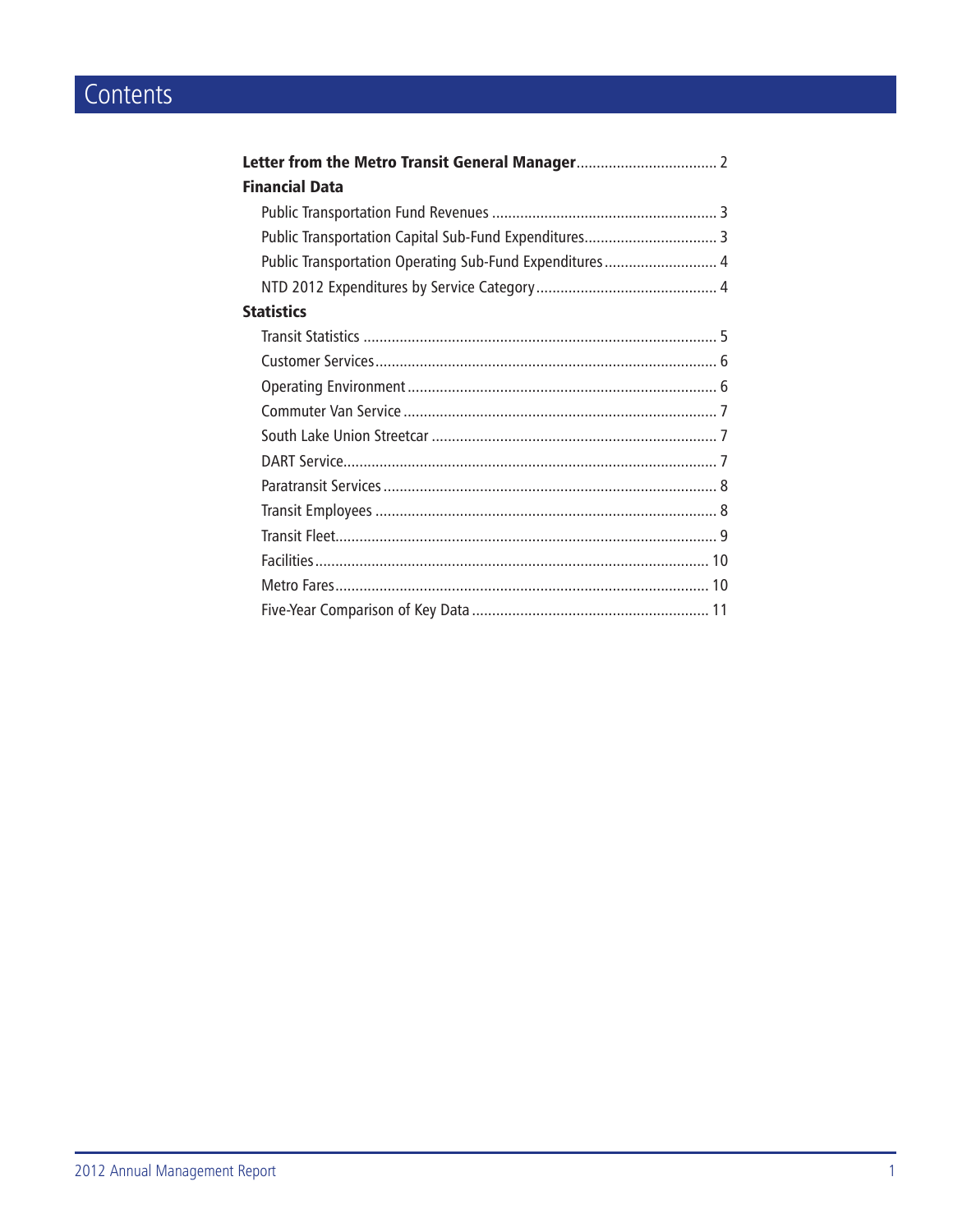#### **Letter from the** Metro Transit General Manager



Welcome to the 2012 King County Metro Annual Management Report. In the following pages you will find key statistics on several aspects of Metro Transit, including service provided, safety, service quality, customer services and facilities.

Among the key findings:

- Metro's transit ridership in 2012 was the second-highest year ever 115 million and is closing in on the record of 2008, before the employment losses of the Great Recession.
- Passenger use of ORCA cards has increased steadily since the fare card was introduced in 2009. By the end of 2012, nearly two-thirds of Metro's weekday boardings were paid for with ORCA.
- Farebox recovery the share of operating costs paid by fares is now at 29% and is well above our target of 25%.
- On-line customer contacts with Metro increased by more than 50% between 2011 and 2012, to over 24 million.
- Metro continues to move to cleaner-burning hybrid coaches as we retire older diesel coaches.

To be more transparent and objective, over the past few years Metro has developed several new tools for monitoring the performance of the system. This performance measurement information can be found at the Metro's Accountability Center (http://metro.kingcounty.gov/am/accountability/). Some of the most recent highlights on that site include:

- The **Strategic Plan Progress Report**, which shows how well Metro is performing and moving toward our strategic goals for public transportation.
- The **Service Guidelines Report**, which provides a framework to plan and manage our transit system and to enable the public to see the basis of our proposals to expand, reduce or revise service.
- The **Rider Survey** reports on feedback from a random sample of 1,200 riders on several topics related to Metro's service.
- The **Monthly Performance Measures** website is a "dashboard" of key statistics updated monthly (http://metro.kingcounty.gov/am/accountability/performance.html).

To streamline information provided to the public, the 2013 Annual Management Report focuses on the financial data and the detailed service statistics. The performance trend information that was in previous reports can be found in the other publications listed on the Accountability Center. Over the past few years, Metro has made significant progress in defining, analyzing and reporting on the performance of the organization. Over the next year, Metro will be working to develop a tiered approach to compiling performance measures to help make decisions on resources and investments based on the goals of the Strategic Plan.

Overall, Metro is moving toward a more efficient and productive system. We continue look for ways to provide efficiency improvements while maintaining customer satisfaction. This will be especially difficult given that Metro faces an ongoing annual revenue shortfall. Without a new, stable funding source, Metro is facing the need to cut up to 17 percent of our service, starting in fall 2014. We have therefore started the difficult task of planning service cuts, even though the state Legislature is still considering a transportation funding package that might allow King County voters a choice to preserve bus service through local funding.

Kevin Desmond, General Manager Metro Transit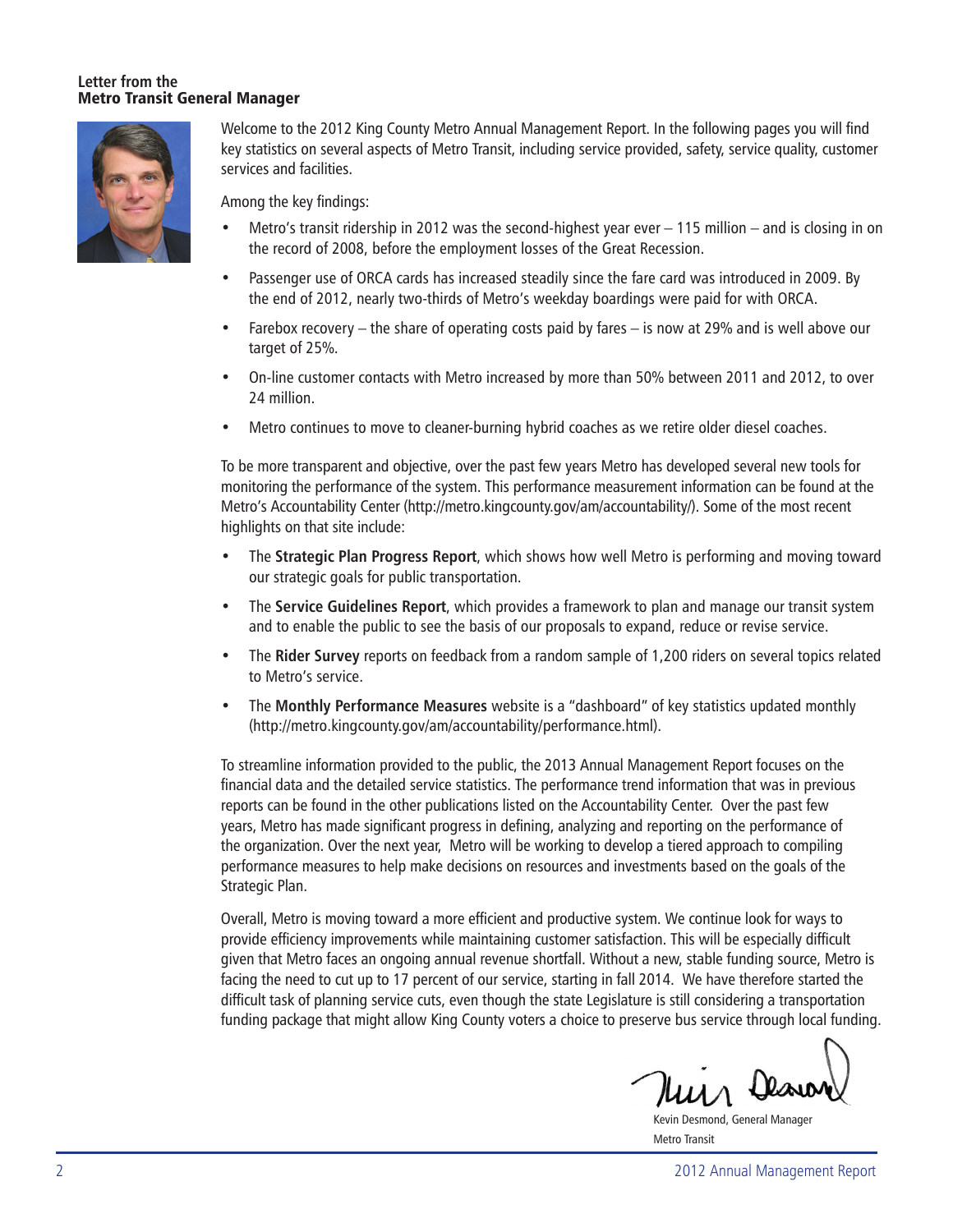### Public Transportation Fund Revenues

|                                                  |                  | <b>Public Transportation Sub-Funds</b> |                      |              |               |
|--------------------------------------------------|------------------|----------------------------------------|----------------------|--------------|---------------|
|                                                  |                  |                                        | <b>Revenue Fleet</b> |              |               |
| <b>Source</b>                                    | <b>Operating</b> | <b>Capital</b>                         | Replacement          | <b>Bond</b>  | <b>Total</b>  |
| <b>Operations</b>                                |                  |                                        |                      |              |               |
| Fares:                                           |                  |                                        |                      |              |               |
| Bus/DART <sup>1</sup>                            | \$141,272,025    |                                        |                      |              | \$141,272,025 |
| South Lake Union Streetcar                       | \$504,978        |                                        |                      |              | \$504,978     |
| Vanpool                                          | \$6,957,050      | \$3,363,000                            |                      |              | \$10,320,050  |
| Paratransit                                      | \$1,005,687      |                                        |                      |              | \$1,005,687   |
| Taxi scrip <sup>2</sup>                          | \$328,203        |                                        |                      |              | \$328,203     |
| Subtotal transit fares                           | \$150,067,943    | \$3,363,000                            |                      |              | \$153,430,943 |
| Other $3$                                        | \$10,316,460     |                                        |                      |              | \$10,316,460  |
| Total transit operations                         | \$160,384,403    | \$3,363,000                            |                      |              | \$163,747,403 |
| <b>Non-operations</b>                            |                  |                                        |                      |              |               |
| Sales tax (cash receipts)                        | \$336,076,022    |                                        | \$55,562,003         | \$16,530,811 | \$408,168,836 |
| Property tax                                     | \$23,828,614     |                                        |                      |              | \$23,828,614  |
| <b>Congestion Reduction Charge</b>               | \$15,432,234     |                                        |                      |              | \$15,432,234  |
| $G$ rants <sup>4</sup>                           | \$57,876,177     | \$59,845,596                           |                      |              | \$117,721,773 |
| Other King County Funds <sup>5</sup>             | \$1,925,437      |                                        |                      |              | \$1,925,437   |
| Sound Transit service contributions <sup>6</sup> | \$69,679,241     | \$4,860,968                            |                      |              | \$74,540,209  |
| Other non-operations <sup>7</sup>                | \$11,751,310     | \$12,801,209                           | \$2,230,091          | \$974,403    | \$27,757,013  |
| Total non-operations                             | \$516,569,035    | \$77,507,773                           | \$57,792,094         | \$17,505,214 | \$669,374,116 |
| <b>Total Revenue 2012</b>                        | \$676,953,438    | \$80,870,773                           | \$57,792,094         | \$17,505,214 | \$833,121,519 |

1 Includes DART cash fares retained by service contractor of \$266,612.

2 Taxi scrip is purchased at \$0.50 on the dollar. Not currently reported as revenue.

3 Contract services, ORCA card fee, transit advertising income and other accounts. Includes NTD adjustment for ACCESS of \$453,823.

4 Grant reimbursements are subject to expenditures on eligible projects. Under-expenditures in these projects result in less revenue being recognized.

5 Payment by Roads, Fleet and Airport funds for services directly supporting their functions rather than King County Metro public transportation.

6 Payment by Sound Transit for services directly supporting their functions.

7 Investment income and other miscellaneous, non-operations revenue.

### Public Transportation Capital Sub-Fund Expenditures

|                                                    |                     | 2012                 |
|----------------------------------------------------|---------------------|----------------------|
|                                                    | 2012                | <b>Projected</b>     |
|                                                    | <b>Expenditures</b> | Expense <sup>1</sup> |
| Paratransit program                                | \$4,872,185         | \$4,706,231          |
| Asset maintenance                                  | \$20,541,826        | \$32,980,413         |
| Transit fleet procurement                          | \$109,726,465       | \$119,060,066        |
| Operating facilities                               | \$995,186           | \$2,767,718          |
| Passenger facilities                               | \$3,060,019         | \$3,955,093          |
| RapidRide                                          | \$16,536,143        | \$24,304,461         |
| Speed, safety and reliability                      | \$2,661,517         | \$2,794,661          |
| Electric trolley bus                               | \$373,934           | \$599,673            |
| Transit/business systems                           | \$12,593,390        | \$18,527,490         |
| Reimbursables, miscellaneous                       | \$4,824,802         | \$8,082,795          |
| Van program                                        | \$6,514,754         | \$6,635,000          |
| Total Transportation Capital Sub-Fund expenditures | \$182,800,221       | \$224,413,601        |
| Less: Planned under-expenditures                   |                     | $($ \$31,840,827)    |
| Less: Planned under-expenditures                   |                     | \$192,572,774        |
| <sup>1</sup> Excludes leases.                      |                     |                      |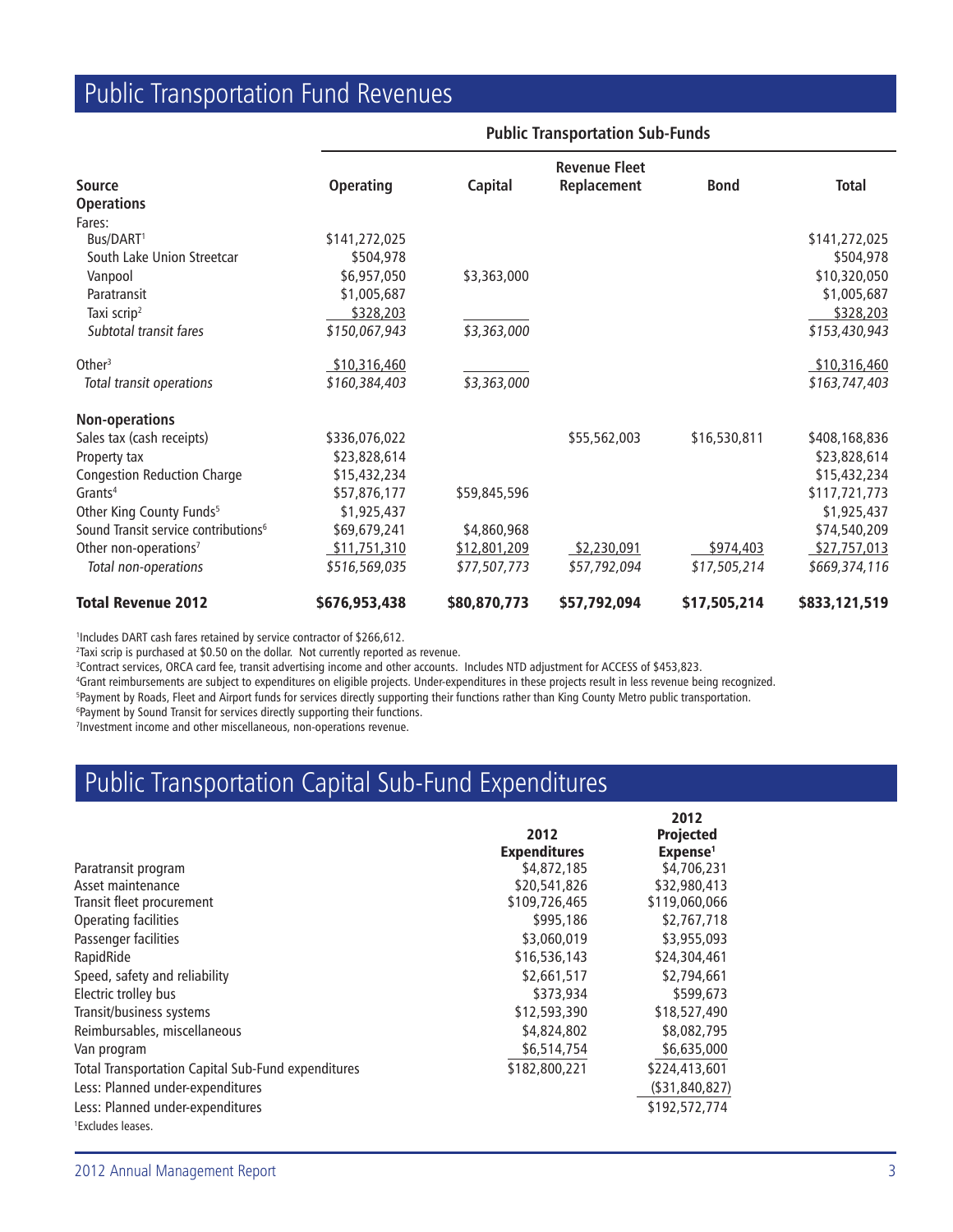# Public Transportation Operating Sub-Fund Expenditures

|                                               | 2012                | 2012                  |
|-----------------------------------------------|---------------------|-----------------------|
| <b>Transit Division</b>                       | <b>Expenditures</b> | <b>Adopted Budget</b> |
| General Manager <sup>1</sup>                  | \$28,484,081        | \$28,339,810          |
| Transit Overhead + Reserves                   | \$49,225,660        | \$49,948,658          |
| <b>Transit Operations</b>                     | \$245,772,184       | \$243,253,479         |
| Paratransit                                   | \$58,094,753        | \$61,330,322          |
| Rideshare                                     | \$4,059,764         | \$4,255,423           |
| <b>Vanpool Operations</b>                     | \$6,222,457         | \$6,703,976           |
| Vehicle Maintenance                           | \$97,703,283        | \$100,644,459         |
| Power and Facilities                          | \$36,167,172        | \$37,213,676          |
| Service Development                           | \$13,093,898        | \$14,058,857          |
| <b>DART</b>                                   | \$6,622,382         | \$8,132,359           |
| Sales and Customer Services                   | \$16,399,388        | \$16,079,553          |
| Design and Construction                       | \$2,858,071         | \$1,689,970           |
| <b>Rail Operations</b>                        | \$23,280,782        | \$24,138,452          |
| South Lake Union Streetcar                    | \$2,088,099         | \$2,184,140           |
| Diesel fuel                                   | \$38,243,649        | \$45,691,203          |
| Trolley Power/Electricity                     | \$1,503,035         | \$1,073,456           |
| <b>Total Transit Division Budget</b>          | \$629,768,659       | \$643,737,793         |
| <b>Department of Transportation Overhead</b>  |                     |                       |
| <b>Transportation Administration Division</b> | \$5,054,270         | \$5,837,222           |
| Adopted Transit Operating Sub-Fund Total      | \$634,822,929       | \$649,575,015         |
| Less 1% Underexpenditure Target               |                     | \$(6,495,401)         |
| Target Transit Operating Sub-Fund Total       | \$634,822,929       | \$643,079,614         |

1 Includes Safety, Security, Transit Human Resources and Budget & Finance

| NTD 2012 Expenditures by Service Category                      |                |  |
|----------------------------------------------------------------|----------------|--|
| King County Motor Bus                                          | \$422,304,220  |  |
| <b>Trolley Bus</b>                                             | \$57,312,083   |  |
| <b>DART</b>                                                    | \$7,839,816    |  |
| Access                                                         | \$60,039,963   |  |
| Taxi <sup>1</sup>                                              | \$829,933      |  |
| Vanpool                                                        | \$10,639,894   |  |
| Sound Transit Motor Bus                                        | \$42,004,028   |  |
| Sound Transit LINK Rail                                        | \$26,775,159   |  |
| King County Streetcar                                          | \$2,794,211    |  |
| <b>Subtotal</b>                                                | \$630,539,308  |  |
| Excluded from NTD <sup>2</sup>                                 | \$5,332,259    |  |
| Adjustments <sup>3</sup>                                       | ( \$1,048,638) |  |
| <b>Total</b>                                                   | \$634,822,929  |  |
| <sup>1</sup> Discounted taxi service for eligible individuals. |                |  |

<sup>2</sup>Indirect costs related to non-transit activity.<br><sup>3</sup>Adjustments associated with DART, Taxi and Access services.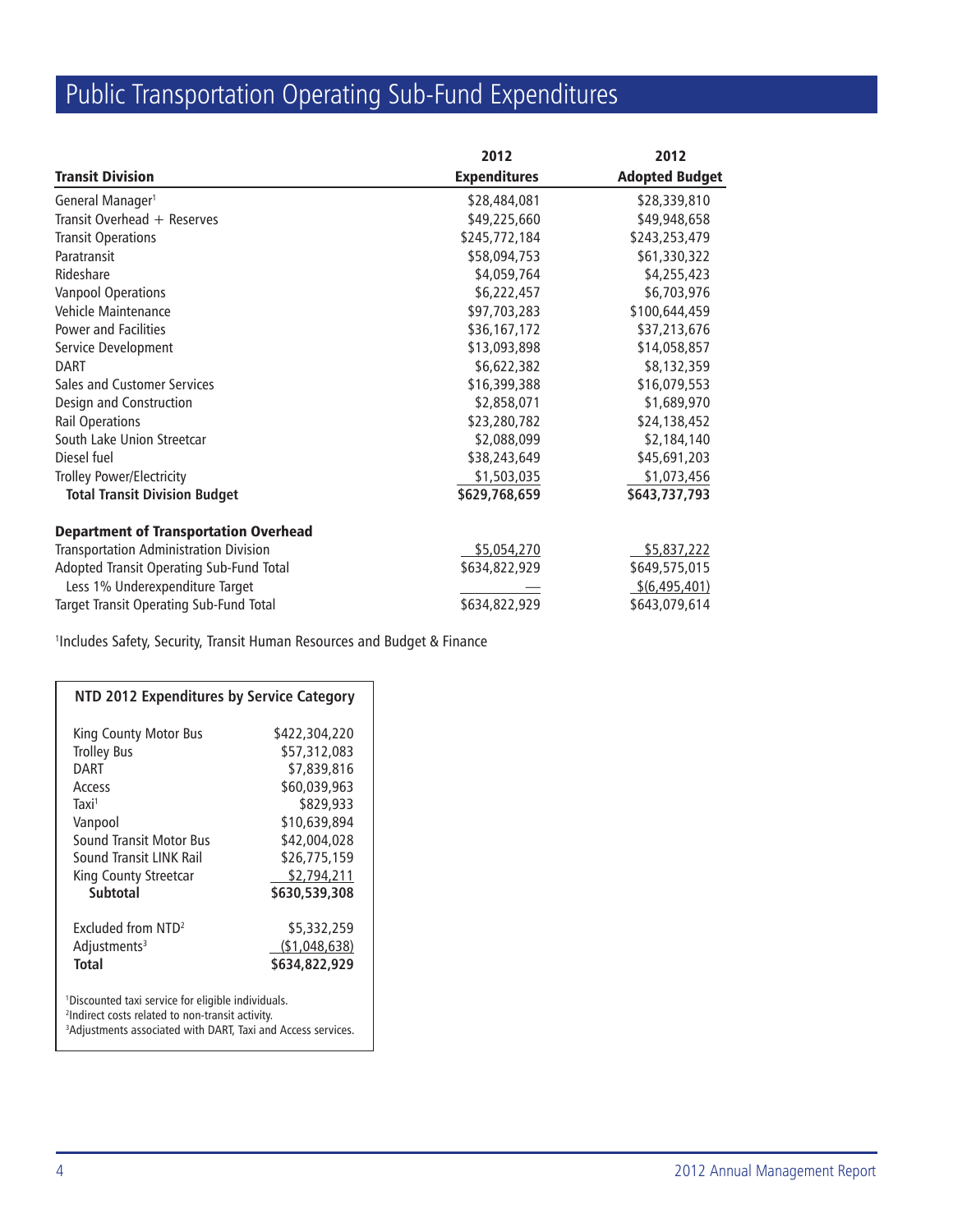## Transit Statistics

Excludes VanPool, Paratransit and South Lake Union Streetcar

|                                                       | 2012          | 2011          |
|-------------------------------------------------------|---------------|---------------|
| Metro Bus, DART and Sound Transit Bus <sup>1</sup>    |               |               |
| Passenger boardings                                   | 123,127,310   | 119,839,516   |
| Vehicle hours <sup>2</sup>                            | 3,881,021     | 3,831,419     |
| Vehicle miles <sup>3</sup>                            | 49,773,680    | 49,718,111    |
| Transit miles between trouble calls                   | 5,185         | 5,701         |
| Passenger accidents/million vehicle miles             | 4.7           | 5.3           |
| Total accidents/million vehicle miles                 | 32.9          | 31.5          |
| Preventable accidents as a percent of total accidents | 28.6%         | 29.2%         |
| Preventable accidents per million vehicle miles       | 9.4           | 9.2           |
| Weekday on-time performance <sup>4</sup>              | 76.3%         | 75.7%         |
| <b>Metro Bus Transit only</b>                         |               |               |
| Passenger boardings                                   | 114,659,438   | 112,051,867   |
| Passenger miles                                       | 492,657,222   | 479,295,487   |
| Vehicle hours <sup>2</sup>                            | 3,592,651     | 3,530,310     |
| Vehicle miles <sup>3</sup>                            | 44,870,846    | 44,641,033    |
| Boardings/vehicle hour                                | 31.9          | 31.7          |
| Boardings/vehicle mile                                | 2.56          | 2.52          |
| Passenger miles per vehicle mile                      | 11.0          | 10.7          |
| Transit operations fares                              | \$141,272,025 | \$128,629,655 |
| Transit operations revenue/boarding                   | \$1.23        | \$1.15        |
| Transit operations revenue/vehicle hour               | \$39.32       | \$36.44       |
| Transit operations revenue/vehicle mile               | \$3.15        | \$2.88        |
| Transit operating cost <sup>5</sup>                   | \$487,456,119 | \$457,207,387 |
| Transit operating cost <sup>5</sup> /boarding         | \$4.25        | \$4.08        |
| Transit operating cost <sup>5</sup> /vehicle hour     | \$135.68      | \$129.51      |
| Transit operating cost <sup>5</sup> /vehicle mile     | \$10.86       | \$10.24       |
| Farebox recovery ratio <sup>6</sup>                   | 29.0%         | 28.1%         |

1 Sound Transit bus routes operated by Metro.

2 Includes all coach revenue (in service), deadhead and layover hours.

3 Includes all coach revenue (in service) and deadhead miles.

4 On-time performance data have been annualized using weighted service change data.

5 NTD expenditures on King County Metro motor bus, trolley bus and DART.

6 Based on NTD fares and operating costs. In past years this was calculated with a different methodology.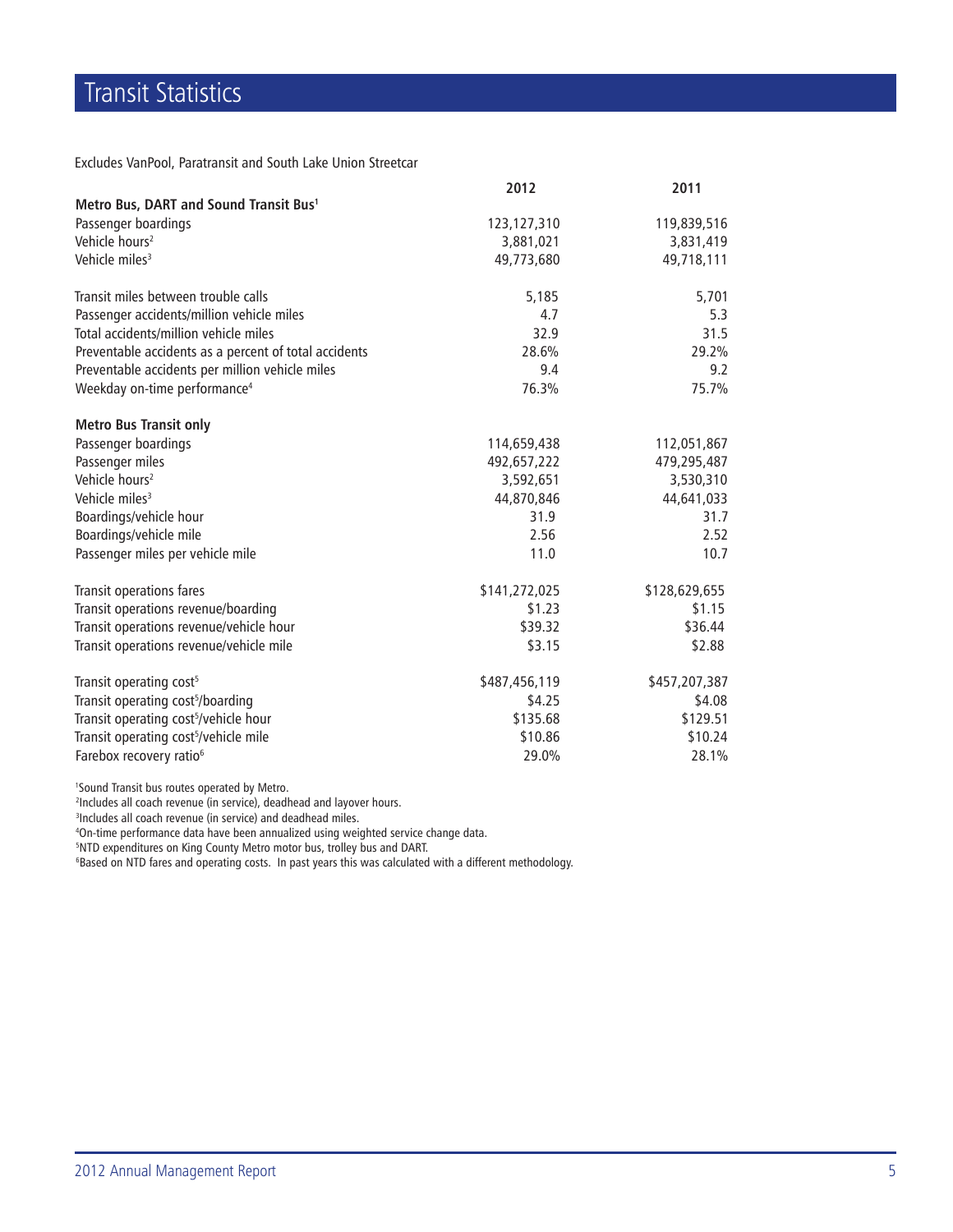## Customer Services

| <b>Customer Relations<sup>1</sup></b><br>Metro Online visits<br>Online Trip Planner visits<br>Eye on Your Metro Commute visits<br><b>Subtotal online visits</b> | 2012<br>11,351,286<br>3,816,115<br>54,430<br>15,221,831 | 2011<br>8,197,861<br>3,722,738<br>53,135<br>11,973,734 |
|-----------------------------------------------------------------------------------------------------------------------------------------------------------------|---------------------------------------------------------|--------------------------------------------------------|
| Calls answered by CIO <sup>2</sup> specialists<br>Calls to Bus-Time<br>Subtotal calls answered                                                                  | 446,162<br>67,537<br>513,699                            | 580,906<br>105,418<br>686,324                          |
| Transit Alerts sent to subscribers <sup>3</sup>                                                                                                                 | 8,658,967                                               | 3,353,463                                              |
| Email/U.S. Mail/fax/in-person contacts                                                                                                                          | 15,082                                                  | 11,605                                                 |
| <b>Total customer contacts</b>                                                                                                                                  | 24,409,579                                              | 16,025,126                                             |
| <b>Customer contact details</b>                                                                                                                                 |                                                         |                                                        |
| Total incoming calls made to IVR <sup>4</sup>                                                                                                                   | 907,549                                                 | 1,161,917                                              |
| Total calls sent from IVR to CIO/ACD <sup>5</sup>                                                                                                               | 669,138                                                 | 891,370                                                |
| Total calls sent to Bus-Time<br>Calls received by CIO/ACD                                                                                                       | 67,537<br>593,409                                       | 105,418<br>698,162                                     |
| Calls answered by CIO specialists                                                                                                                               | 446,162                                                 | 580,906                                                |
| Calls answered within 2-1/3 minutes                                                                                                                             | 251,176                                                 | 433,602                                                |
| Percent of calls answered within 2-1/3 minutes                                                                                                                  | 37.5%                                                   | 48.6%                                                  |
| Service requests <sup>6</sup> received                                                                                                                          | 2,886                                                   | 1,920                                                  |
| Complaints received                                                                                                                                             | 20,464                                                  | 18,360                                                 |
| <b>Commendations received</b>                                                                                                                                   | 2,675                                                   | 2,375                                                  |
| Complaints/million boardings                                                                                                                                    | 165.2                                                   | 152.3                                                  |
| Commendations/million boardings                                                                                                                                 | 21.6                                                    | 19.7                                                   |
| <b>Ridematch Services</b>                                                                                                                                       |                                                         |                                                        |
| Rideshare Online home page visits                                                                                                                               | 275,125                                                 | 290,088                                                |
| New Ridematch customers                                                                                                                                         | 34,040                                                  | 29,319                                                 |
| Ridematch search performed                                                                                                                                      | 56,300                                                  | 46,561                                                 |

1 Includes contacts regarding Sound Transit service and South Lake Union Streetcar.

2 Customer Information Office

3 Transit Alert stats previously included alerts not sent to Metro customers (ORCA, News & Announcements, Metro Transit Operations, KC Roads Services & KC International Airport). In October 2012 we changed how we collected this data to provide a clearer picture of subscribers/subscriptions related to Metro service.

4 IVR: Interactive Voice Response. Data from December 21-31, 2012 is not available due to the changeover to a new IVR system. 5 ACD: Automated Call Distribution.

6 Service request: The customer requested an adjustment or change in service.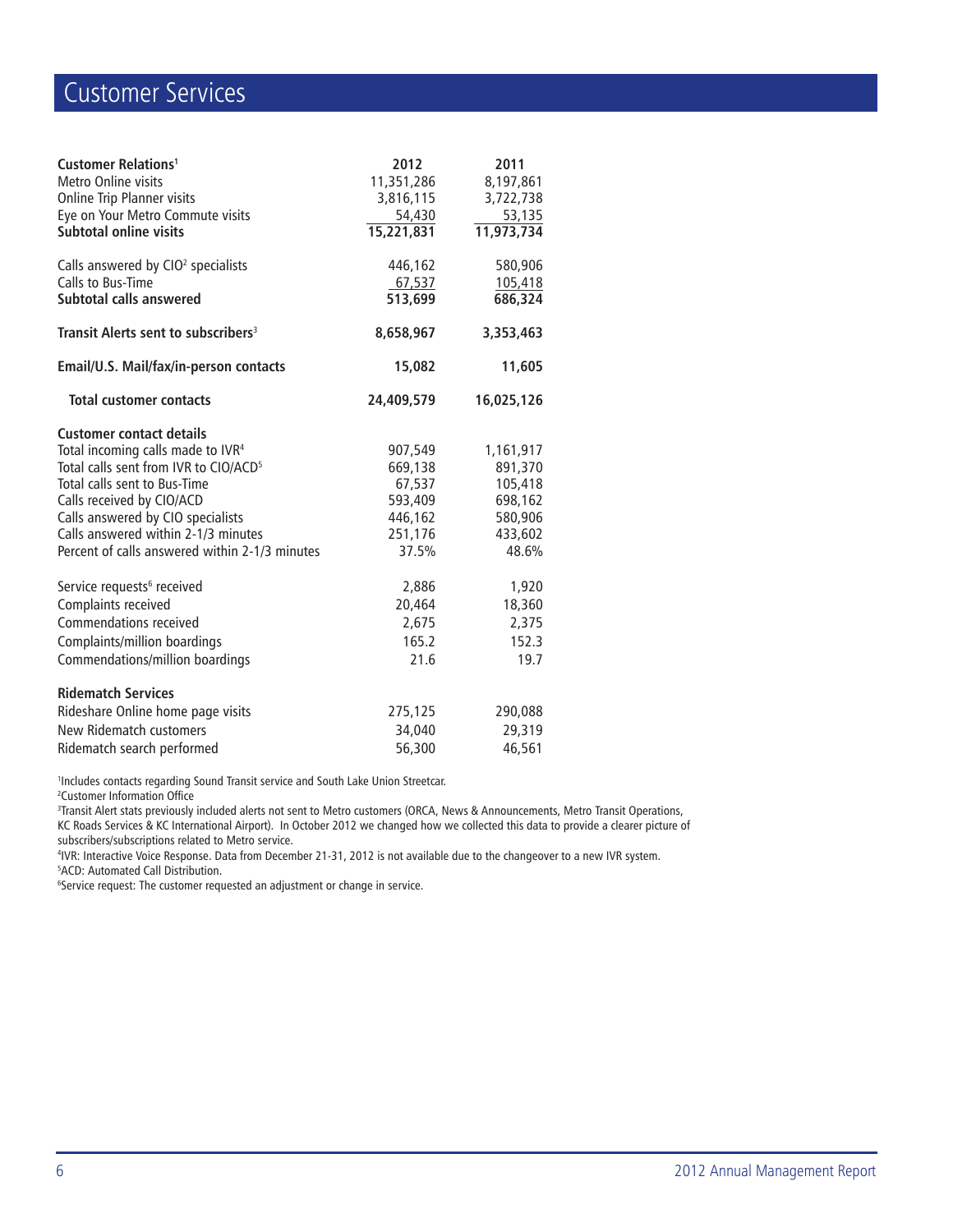# Commuter Van Service (VanPool and VanShare)

|                                          | 2012         | 2011        |
|------------------------------------------|--------------|-------------|
| <b>Service Provided</b>                  |              |             |
| VanPool passenger boardings              | 3,134,016    | 2,834,475   |
| VanShare boardings                       | 308,573      | 288,267     |
| Total commuter van boardings             | 3,442,589    | 3,122,742   |
| Commuter vans in service as of 12/31/12  | 1,283        | 1,228       |
| Vans available for groups                | 29           | 31          |
| <b>Service Revenue</b>                   |              |             |
| Operating revenue <sup>1</sup>           | \$6,957,050  | \$6,710,691 |
| <b>Service Cost</b>                      |              |             |
| Direct operating cost                    | \$6,222,457  | \$5,643,579 |
| Direct program management cost           | \$2,023,187  | \$1,932,867 |
| Other program management cost            | \$2,424,516  | \$2,380,323 |
| Subtotal program management cost         | \$4,447,703  | \$4,313,190 |
| Total direct operating cost <sup>2</sup> | \$10,670,160 | \$9,956,769 |
| <b>Commuter Van Statistics</b>           |              |             |
| Vehicle miles                            | 13,884,402   | 12,546,348  |
| Direct operating cost/mile               | \$0.45       | \$0.45      |
| Direct operating cost/boarding           | \$1.81       | \$1.81      |
| Operating revenue <sup>1</sup> /boarding | \$2.02       | \$2.15      |

1 Excludes revenue of \$3,363,000 in 2012 and \$2,749,000 in 2011 to support the VanPool Capital Improvement Program. 2 Before minor one-time adjustments to NTD data.

### South Lake Union Streetcar

|                                                                       | 2012                               | 2011                               |
|-----------------------------------------------------------------------|------------------------------------|------------------------------------|
| Passenger boardings                                                   | 750,866                            | 714,461                            |
| On-board TVM revenue<br>Wayside TVM revenue<br>Estimated pass revenue | \$56,311<br>\$110,470<br>\$338,258 | \$55,532<br>\$112,147<br>\$263,202 |
| Total revenue                                                         | \$505,039                          | \$430,881                          |

## DART Service

Dial-a-ride transit (DART) is demand-responsive service operated for the general public and operated by private contractors.

|                                  | 2012        | 2011        |
|----------------------------------|-------------|-------------|
| Passenger boardings <sup>1</sup> | 939.664     | 826,356     |
| Vehicle hours                    | 91,634      | 83,660      |
| Vehicle miles                    | 1,252,620   | 1.066.150   |
| Revenue <sup>2</sup>             | \$266,612   | \$216,978   |
| Cost <sup>3</sup>                | \$7,839,817 | \$7,809,151 |
| Cost per boarding                | \$8.34      | \$9.45      |

1 Estimated using daily head count; includes routes 773 and 775 which are operated to support the King County Water Taxi. 2 Includes only cash fares.

3 Costs shown are what were reported to the NTD and include overhead costs that have not previously been included in this report.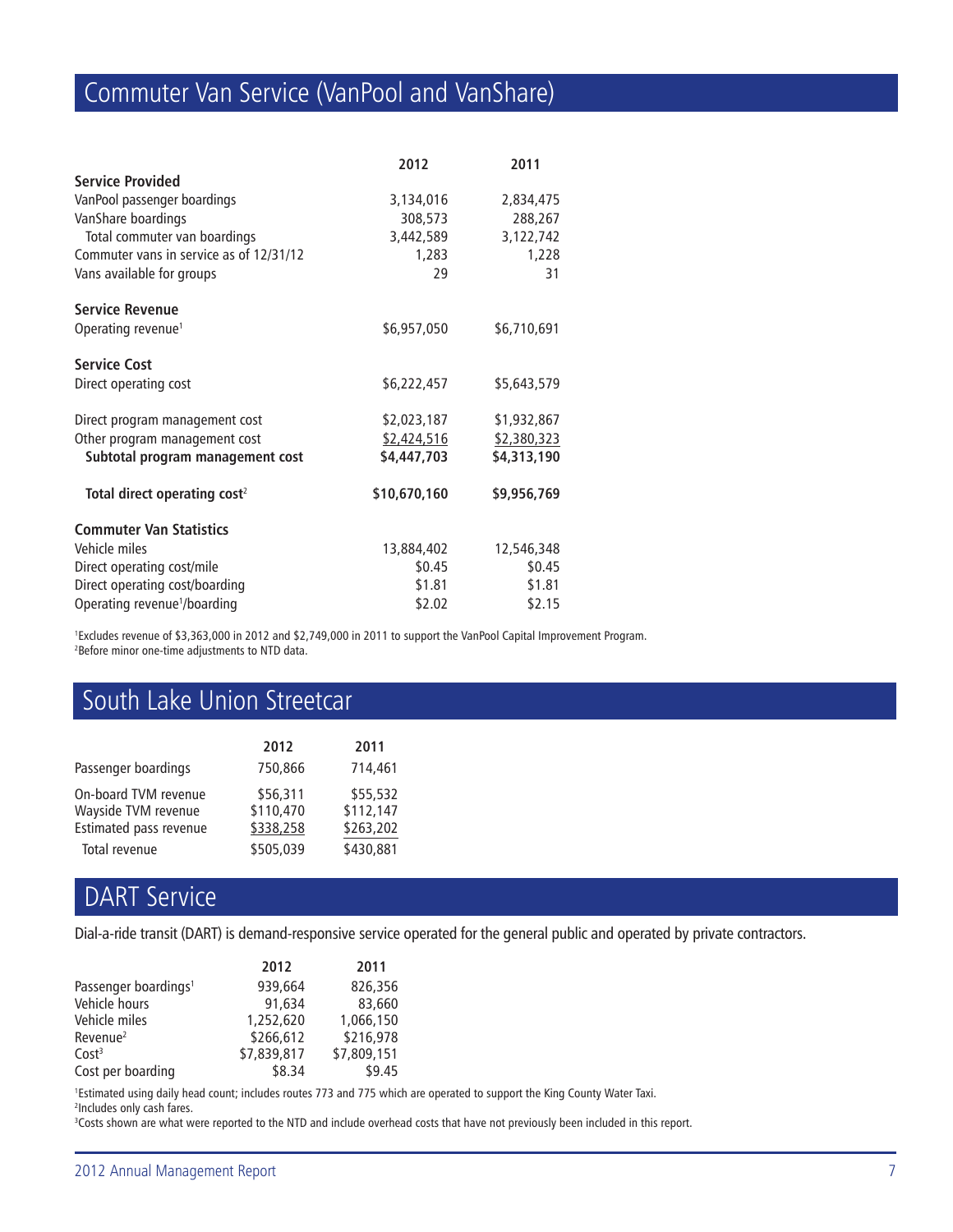### Paratransit Services

Paratransit service is transportation for people with disabilities and for low-income seniors through either the ADA Paratransit Program or the Paratransit OPTIONS Program. Services include Access van service, a taxi subsidy using scrip and Community Access Transportation program (CAT), CAT is an effort to make use of an increasing number of high-quality retired Access and vanpool vehicles as well as creating new, innovative programs, such as the Hyde Shuttle.

|                                                 | 2012         | 2011         |
|-------------------------------------------------|--------------|--------------|
| <b>Service Provided</b>                         |              |              |
| Access passenger rides                          | 1,164,935    | 1,221,392    |
| Taxi passenger rides                            | 31,228       | 32,352       |
| <b>Community Access Transit rides</b>           | 312,795      | 303,428      |
| <b>Total passenger rides</b>                    | 1,508,958    | 1,557,172    |
| <b>Service Revenue</b>                          |              |              |
| Cash fares                                      | \$237,225    | \$436,994    |
| ADA pass sales                                  | \$768,462    | \$437,040    |
| Paratransit contracts                           | \$1,485,047  | \$1,205,348  |
| Other                                           | \$37,706     | \$865,522    |
| Total operations revenue <sup>1</sup>           | \$2,528,440  | \$2,994,904  |
| <b>Service Cost</b>                             |              |              |
| Access direct operating cost                    | \$52,088,591 | \$50,894,499 |
| Taxi scrip direct operating cost <sup>2</sup>   | \$328,203    | \$302,306    |
| <b>Total direct operating cost</b>              | \$52,416,794 | \$51,196,805 |
| Program management cost                         | \$5,667,243  | \$5,517,318  |
| Total operating cost <sup>3</sup>               | \$58,084,037 | \$56,714,123 |
| <b>Performance Statistics</b>                   |              |              |
| Adjusted direct operating cost/access psgr ride | \$44.44      | \$42.11      |
| Adjusted direct operating cost/taxi psgr ride   | \$9.92       | \$10.20      |
| Adjusted direct operating cost/CAT psgr ride    | \$5.02       | \$4.51       |
| Rides/vehicle service hour                      | 1.70         | 1.74         |
| Number of calls handled                         | 400,616      | 416,997      |
| Percent answered within 3 minutes               | 92%          | 96%          |
| Percent of demand met                           | 100%         | 100%         |

1 Total operations revenue does not include revenue from Regional Reduced Fare Passes, tickets, or passengers transferring to or from regular bus service.

2 Metro share of total cost. Customer pays a like amount.

3 Total operating costs are \$1,955,926 less than the costs reported in our National Transit Database (NTD) submittal because the AMR does not include an allocated share of overhead expenditures. Also, the NTD requires us to report the full cost of taxi scrip rather than the 50% that is currently reported on the AMR. In NTD, the additional expense is offset by the revenue from the taxi scrip riders. NTD reporting also excludes some accounts such as interest and lease expenses.

### Metro Transit Employee Information

|                                               | <b>Number of Employees</b><br>(Head Count) <sup>1</sup> | <b>Budgeted Full-Time</b><br><b>Equivalents (FTEs)</b> |
|-----------------------------------------------|---------------------------------------------------------|--------------------------------------------------------|
| <b>Transit Operations</b>                     | 214                                                     |                                                        |
| Operators (1,671 full-time; 1,007 part-time)  | 2,716                                                   |                                                        |
| <b>Total Operations</b>                       | 2,930                                                   | 2,408                                                  |
| Transit General Manager's Office <sup>2</sup> | 57                                                      | 77                                                     |
| Vehicle Maintenance                           | 685                                                     | 672                                                    |
| Power and Facilities                          | 288                                                     | 287                                                    |
| Service Development                           | 73                                                      | 87                                                     |
| Sales and Customer Services                   | 101                                                     | 99                                                     |
| Link Operations                               | 190                                                     | 200                                                    |
| South Lake Union Streetcar Operations         | 18                                                      |                                                        |
| Design and Construction                       | 68                                                      | 79                                                     |
| Paratransit and Rideshare                     | 59                                                      | 59                                                     |
| <b>Total</b>                                  | 4.505                                                   | 3.968                                                  |

1 Includes regular and term-limited employees.

2 Includes Safety, Security and Transit Human Resources.

NOTE: Does not include local police officers working intermittently as Transit Police.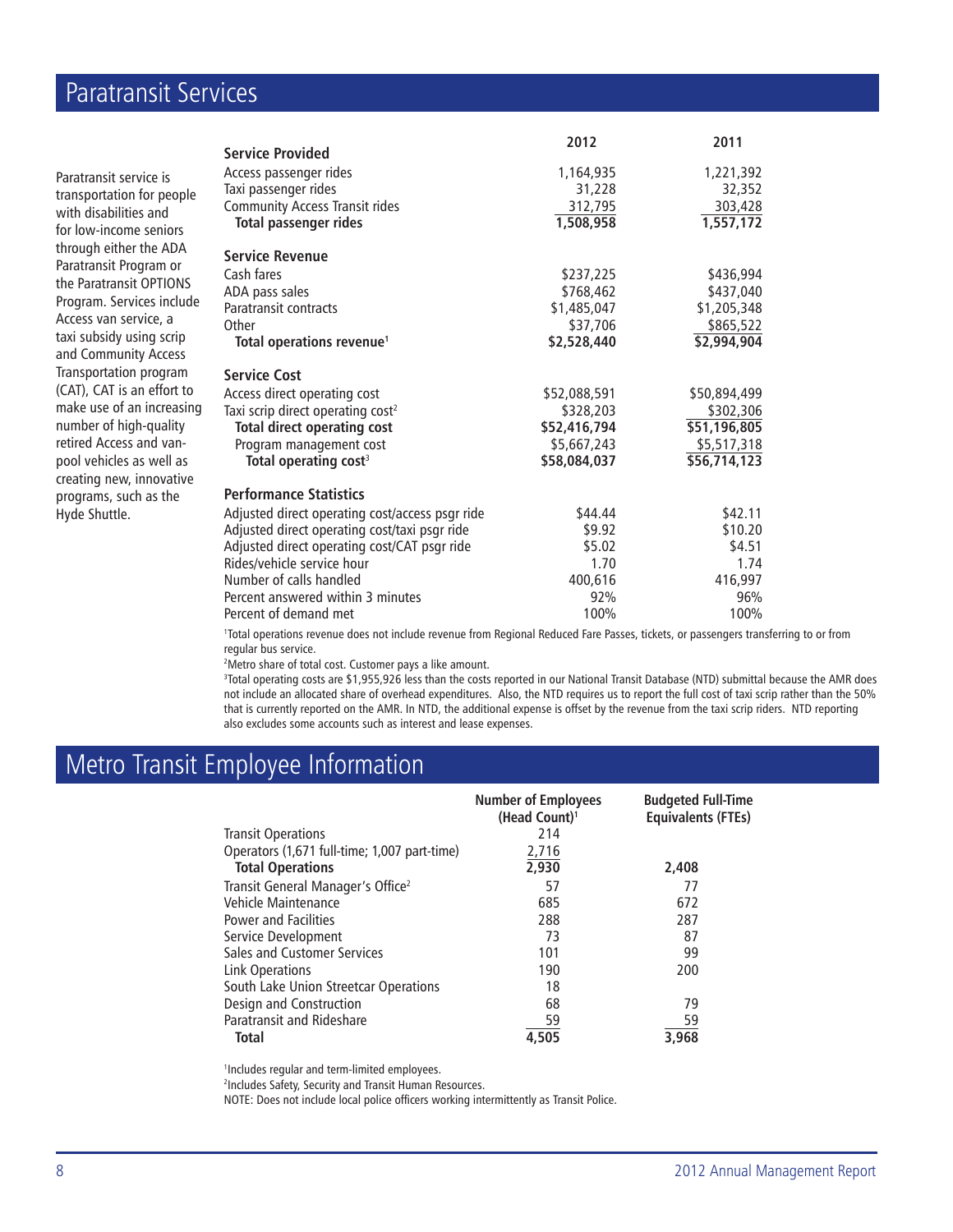## Transit Fleet

| 2012                                                                                      | 2011  |  |  |
|-------------------------------------------------------------------------------------------|-------|--|--|
| Motor Bus/Trolley Bus Service Fleet (Active)                                              |       |  |  |
|                                                                                           | 842   |  |  |
|                                                                                           | 158   |  |  |
|                                                                                           | 505   |  |  |
|                                                                                           | 1,505 |  |  |
|                                                                                           | 262   |  |  |
| <b>Streetcar Service Fleet (Active)</b>                                                   |       |  |  |
|                                                                                           | 3     |  |  |
|                                                                                           | 1     |  |  |
| <b>Fleet Details</b>                                                                      |       |  |  |
| <b>Metro Transit</b>                                                                      |       |  |  |
| Diesel-standard coaches (30 foot, 35 foot, 40 foot) 330                                   | 493   |  |  |
|                                                                                           | 291   |  |  |
|                                                                                           | 100   |  |  |
|                                                                                           | 58    |  |  |
|                                                                                           | 452   |  |  |
| <b>Sound Transit</b>                                                                      |       |  |  |
|                                                                                           | 25    |  |  |
|                                                                                           | 33    |  |  |
|                                                                                           | 53    |  |  |
|                                                                                           | 1,505 |  |  |
|                                                                                           |       |  |  |
|                                                                                           | 3     |  |  |
|                                                                                           | 5     |  |  |
|                                                                                           | 174   |  |  |
|                                                                                           | 1,684 |  |  |
|                                                                                           | 9.1   |  |  |
| Coaches in service (includes subcontracted DART service)                                  |       |  |  |
|                                                                                           | 1,091 |  |  |
|                                                                                           | 557   |  |  |
|                                                                                           | 441   |  |  |
|                                                                                           | 317   |  |  |
|                                                                                           | 23.5% |  |  |
| Scheduled revenue, Deadhead and Layover hours as percentage of Vehicle Hours <sup>2</sup> |       |  |  |
|                                                                                           | 69.9% |  |  |
|                                                                                           | 11.7% |  |  |
|                                                                                           | 18.4% |  |  |

1 Includes DART service, custom bus and school routes but excludes Sound Transit Express. 2 Includes DART service, custom bus and Sound Transit Express.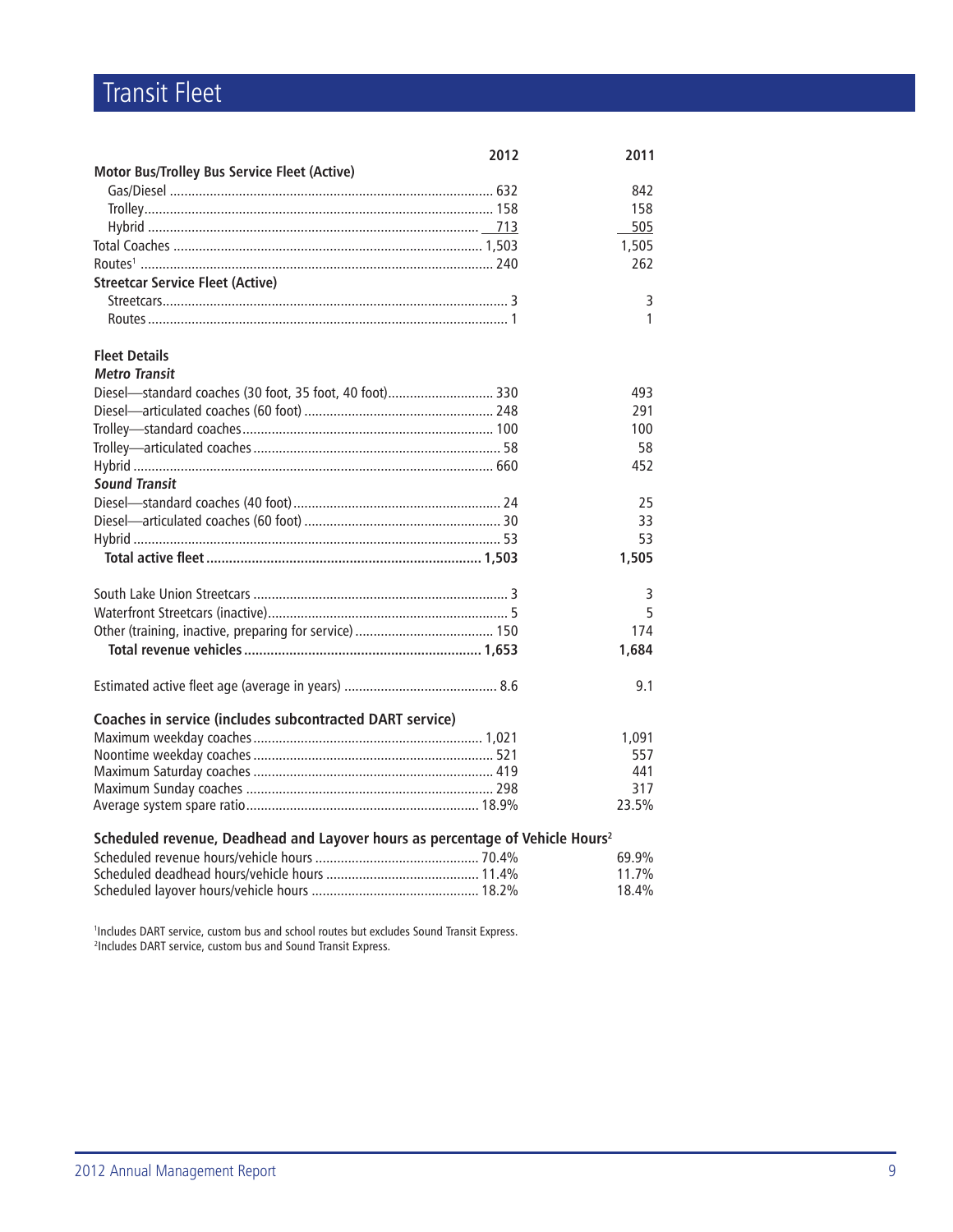### **Facilities**

#### **Operating Facilities**

| <b>Atlantic</b>        |
|------------------------|
| <b>Bellevue</b>        |
| Central                |
| East                   |
| North                  |
| Ryerson                |
| South                  |
| Safety/Training Center |
| Van Distribution Cntr. |
| Communications Bldg.   |

#### **Bus Maintenance Facilities** Atlantic Bellevue **Central** East North Ryerson **South** Component Supply Center

Non-Revenue Vehicle

**Maintenance Headquarters**

Building Maintenance Transit Police/Facilities Maintenance Field Maintenance Power Distribution Custodial Maintenance

| Stops with schedule holders (single, double or midsize) 3,056 |  |
|---------------------------------------------------------------|--|
| (Total schedule holder units in use $=$ 4,192)                |  |
|                                                               |  |
|                                                               |  |
|                                                               |  |
| Passenger shelters with murals/commissioned artwork591        |  |
|                                                               |  |
|                                                               |  |

#### **Park-and-Ride Lot Program**

|                              | <b>Number</b> | <b>Parking Capacity</b> | $%$ Used <sup>1,2</sup> |
|------------------------------|---------------|-------------------------|-------------------------|
| Permanent park-and-ride lots | 65            | 22.554                  | 78%                     |
| Metro leased lots            | <u>66</u>     | 2,589                   | 59%                     |
| Total                        | 131           | 25,143                  | 76%                     |

1 "Percent used" does not include lots for which counts were not available. 2 Thirteen permanent lots and seven leased lots reported 100 percent or above capacity on average

during fourth quarter 2012.

#### **Regional and Community Transit Centers** Auburn Issaquah Renton

| Totem Lake |
|------------|
|            |
|            |
|            |
|            |
|            |

#### **HOV Lane Miles Used by Metro**

| 82.26  | I-5                                    |
|--------|----------------------------------------|
| 35.98  | I-90                                   |
| 65.58  | <b>I-405</b>                           |
| 13.56  | SR 520                                 |
| 20.00  | SR 167                                 |
| 6.94   | SR 99                                  |
| 5.72   | SR 522                                 |
| 1.38   | SR 509                                 |
| 0.49   | SR 900                                 |
| 0.41   | Hwy 18                                 |
| 19.79  | <b>Arterials</b>                       |
| 3.4    | DSTP (Tunnel) NB and SB                |
| 255.51 | Total restricted lanes for transit use |

**Plug-and-ride spaces**—44 at four park-and-rides and one transit center.

**Metro footprint**—1,835 miles (If more than one route covers the same stretch of roadway, it is counted only once.)

**Trolley overhead**—More than 69 miles of street with two-way wire; 36 substations (excl. tunnel).

#### Metro Fares

|                                                                                                                   | <b>Cash Fare</b><br>Per Trip | <b>One-Month</b><br>Pass |  |  |
|-------------------------------------------------------------------------------------------------------------------|------------------------------|--------------------------|--|--|
| One-and two-zone <sup>1</sup> off-peak                                                                            | \$2.25                       | \$81.00                  |  |  |
| One-zone <sup>1</sup> peak                                                                                        | \$2.50                       | \$90.00                  |  |  |
| Two-Zone <sup>1</sup> peak                                                                                        | \$3.00                       | \$108.00                 |  |  |
| Access                                                                                                            | \$1.25                       | \$45.00                  |  |  |
| Youth (5-17)                                                                                                      | \$1.25                       | \$45.00                  |  |  |
| Senior/disabled                                                                                                   | \$0.75                       | \$27.00                  |  |  |
| <sup>1</sup> Seattle is a zone; balance of King County is another zone. Zone division is the Seattle city limits. |                              |                          |  |  |